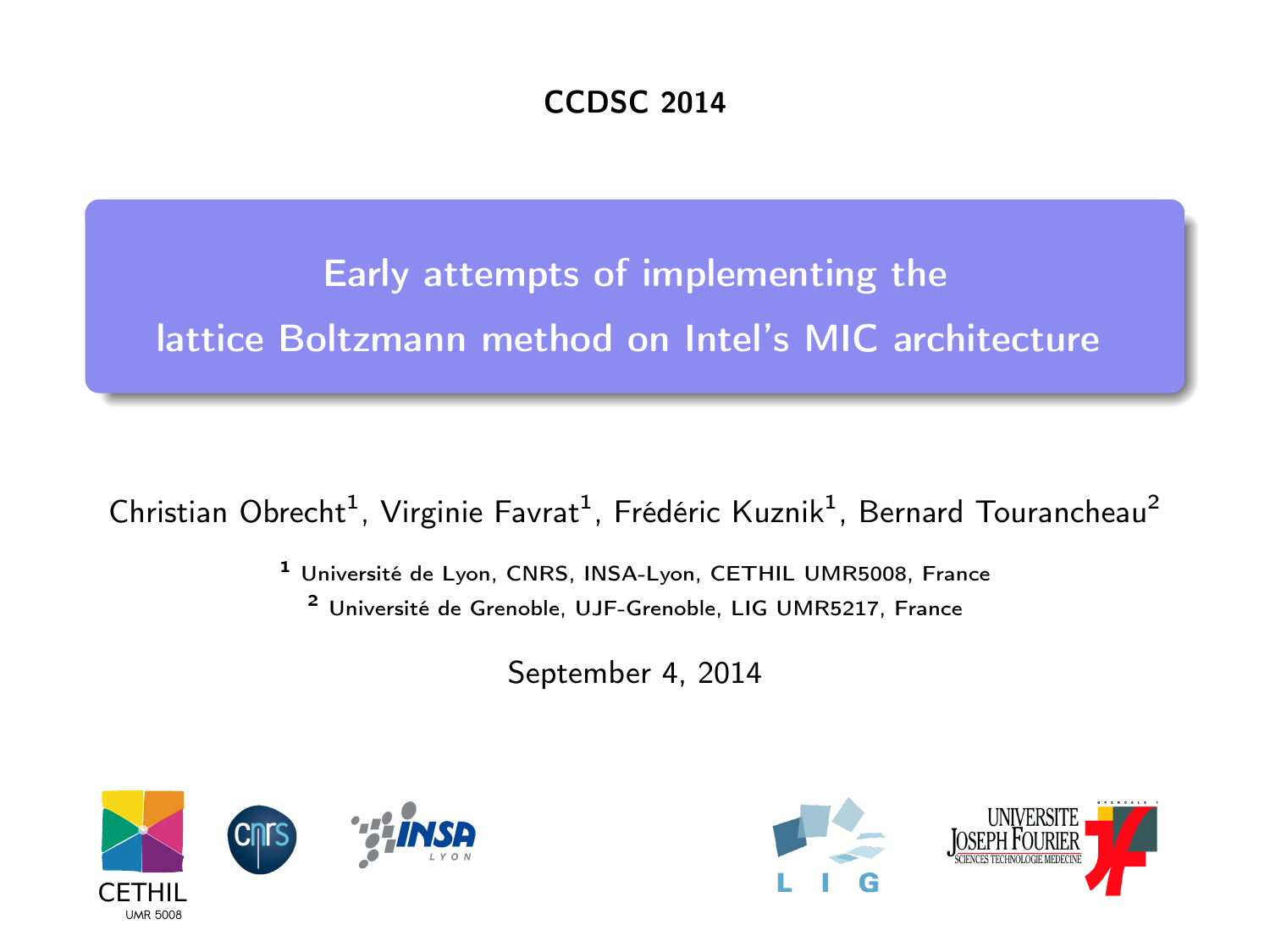## Introduction: some Coloured Fluid Dynamics

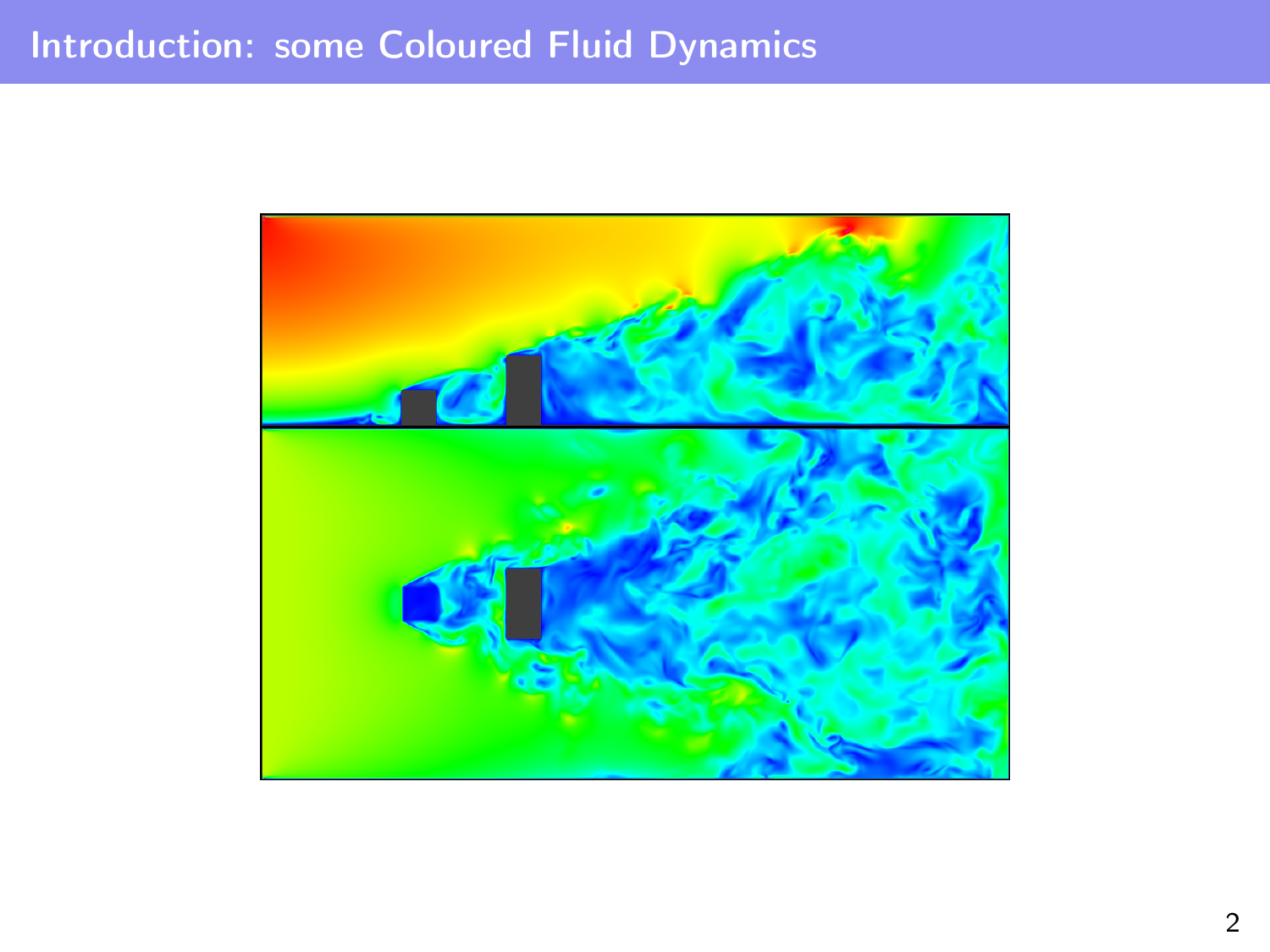# <span id="page-2-0"></span>I - Lattice Boltzmann method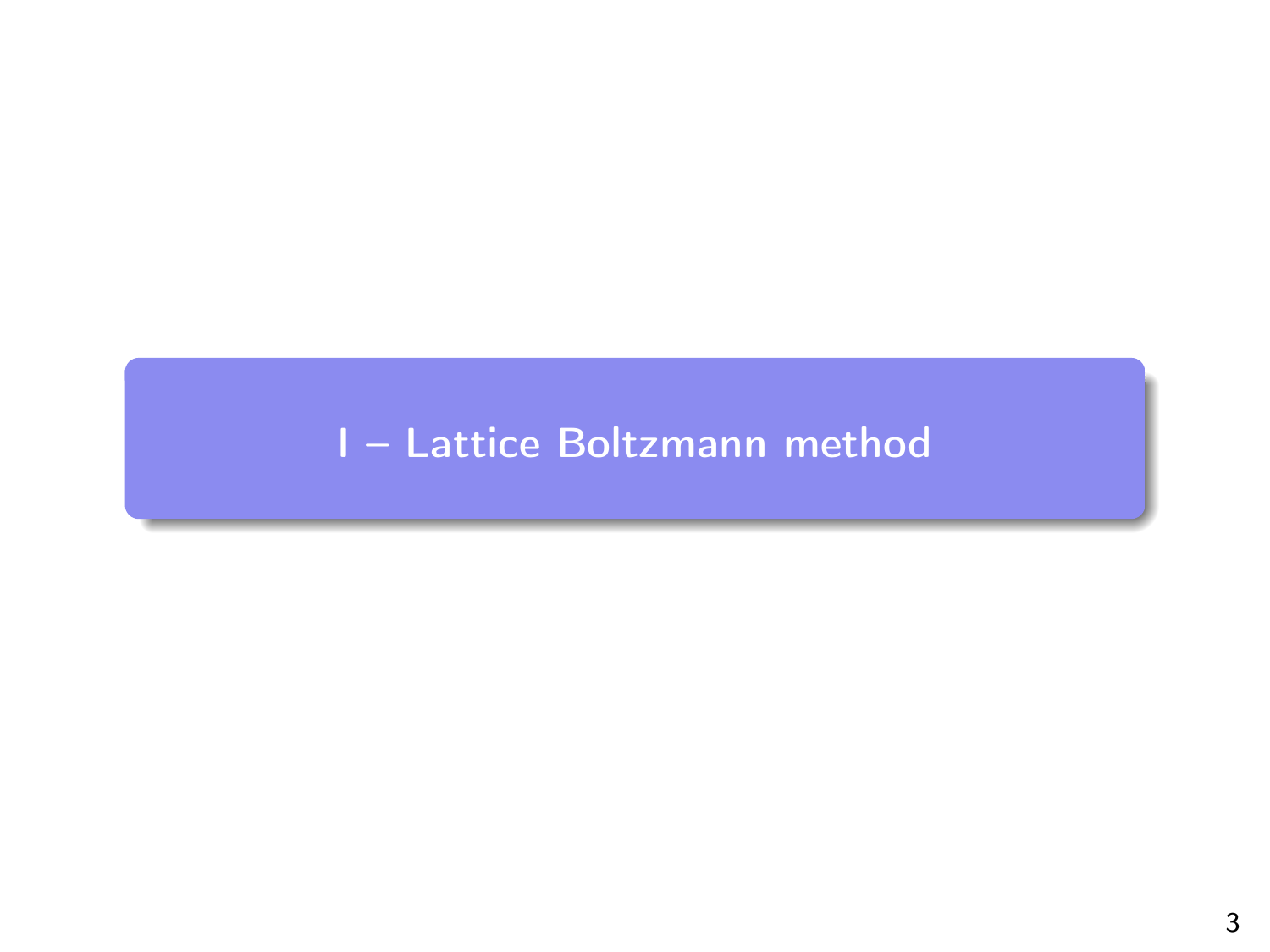#### Lattice Boltzmann governing equation

The lattice Boltzmann method is based on a discretised version in time, space, and particle velocity space of the Boltzmann equation.

$$
\big|f_{\alpha}(\textit{\textbf{x}}+\delta t \boldsymbol{\xi}_{\alpha},t+\delta t)\big\rangle-\big|f_{\alpha}(\textit{\textbf{x}},t)\big\rangle=\Omega\Big(\big|f_{\alpha}(\textit{\textbf{x}},t)\big\rangle\Big)
$$



X. He and L.S. Luo.

Theory of the lattice Boltzmann method: From the Boltzmann equation to the lattice Boltzmann equation.

Physical Review E, 56(6):6811–6817, 1997.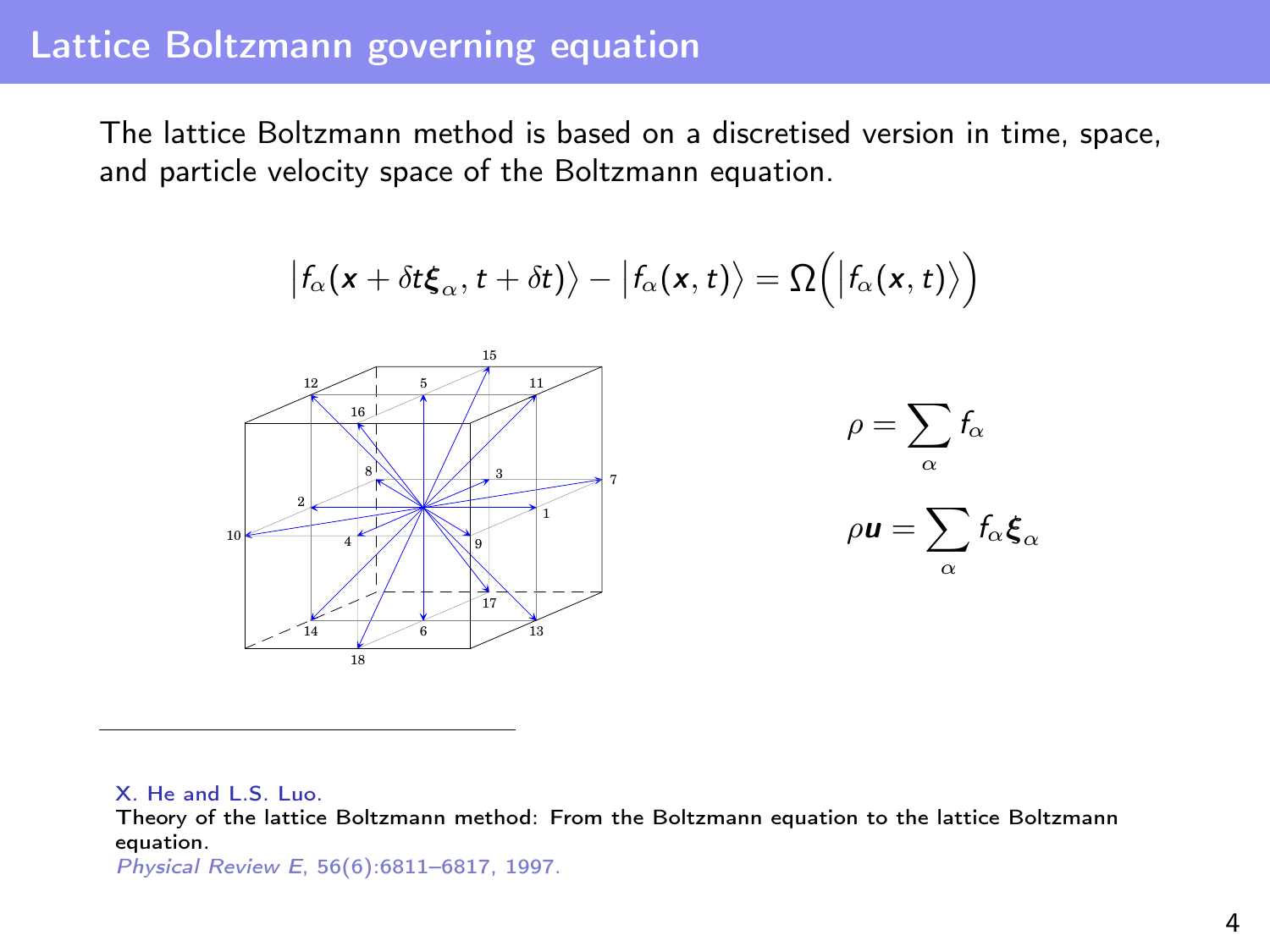## Lattice Boltzmann algorithm

The LBM updating rule naturally splits in two steps: collision [\(1\)](#page-4-0) and propagation [\(2\)](#page-4-1).

<span id="page-4-0"></span>
$$
\left|f_{\alpha}^{*}(x,t+\delta t)\right\rangle=\left|f_{\alpha}(x,t)\right\rangle+\Omega\left(\left|f_{\alpha}(x,t)\right\rangle\right) \tag{1}
$$

<span id="page-4-1"></span>
$$
\left|f_{\alpha}(x+\delta t\xi_{\alpha},t+\delta t)\right\rangle=\left|f_{\alpha}^{*}(x,t+\delta t)\right\rangle \tag{2}
$$

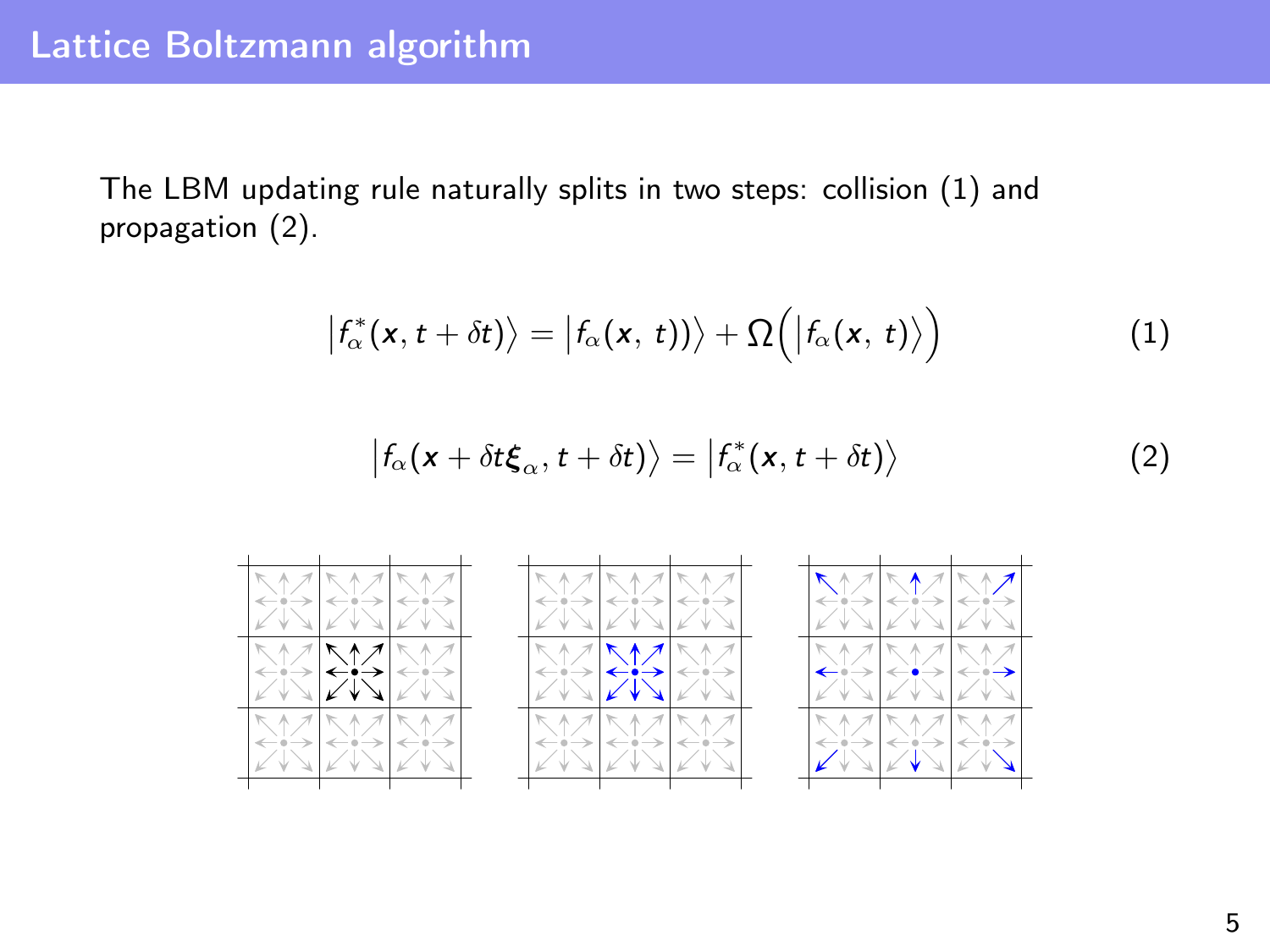From an algorithmic perspective, the LBM usually:

- o operates on homogeneous Cartesian meshes;
- resorts to explicit numerical schemes;
- **•** requires only nearest neighbours synchronisation.

The LBM is therefore well-suited for parallel implementations, especially on massively parallel processors because of the regular data access pattern.

An LBM solver is a memory intensive application whose performance is generally memory-bound.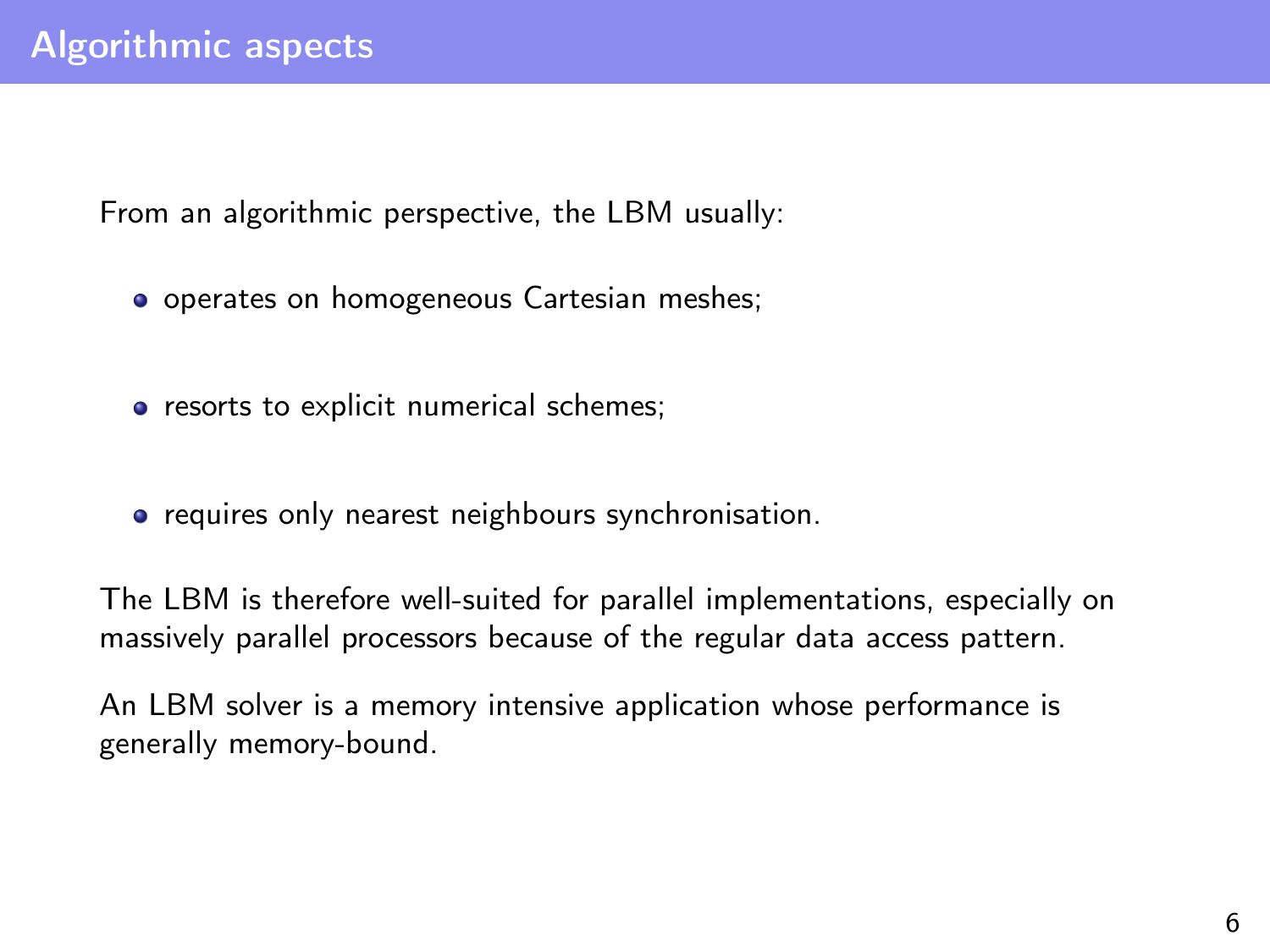# <span id="page-6-0"></span>II - OpenCL implementation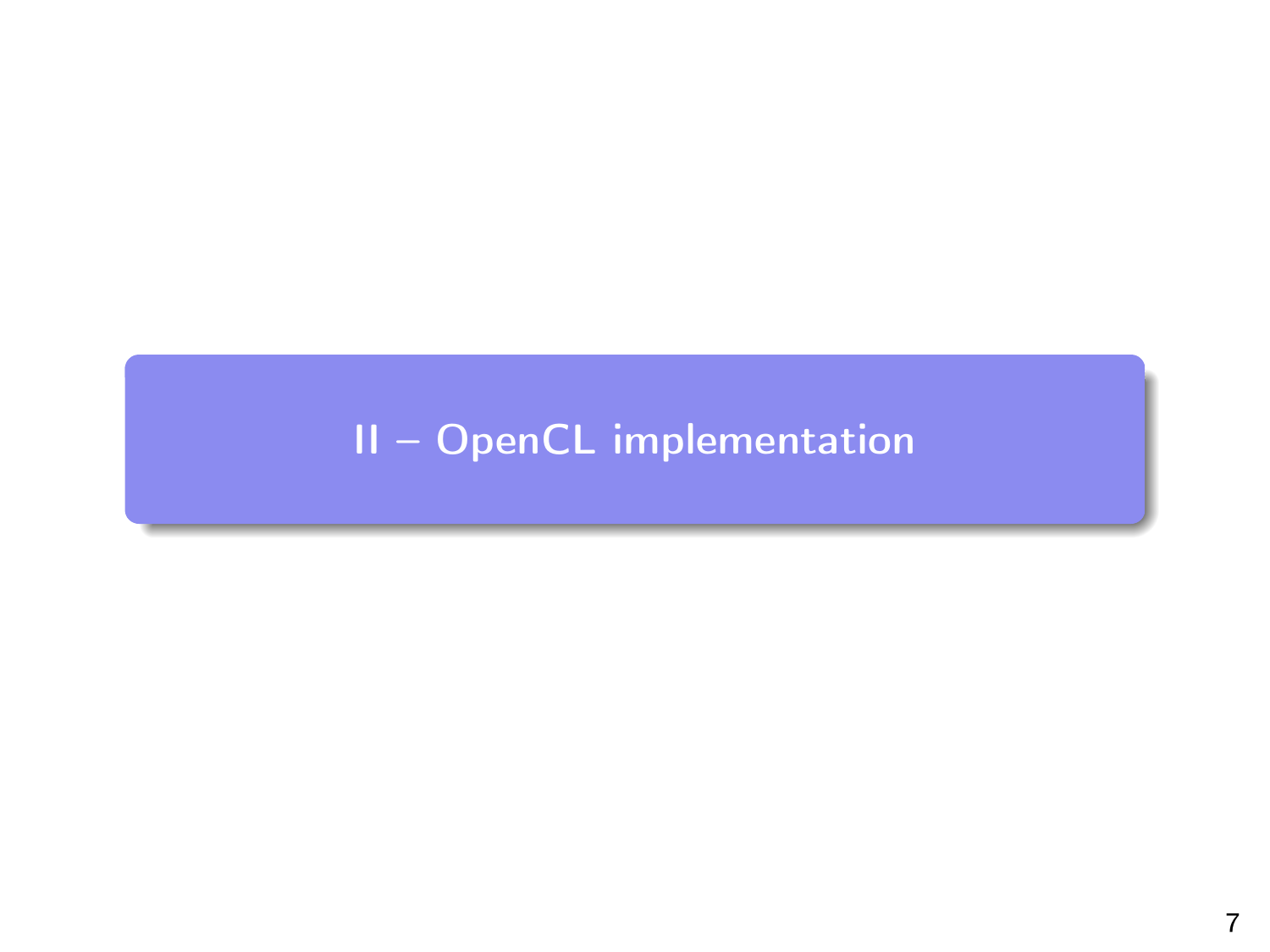## **Motivation**

- LBM solvers based on the CUDA technology are usually able to make full profit of the computational power of Nvidia GPUs.
- CUDA is however a proprietary technology primarily designed for a specific hardware, which may become problematic over time.
- OpenCL is an interesting alternative to CUDA, since it gives access to new types of accelerators such as Intel's Xeon Phi.
- OpenCL and CUDA use similar concepts. An OpenCL version of a CUDA program may therefore follow the same design.
- When targeting GPU based accelerators, the resulting program may benefit from previously devised optimisations.

J. Tölke and M. Krafczyk.

TeraFLOP computing on a desktop PC with GPUs for 3D CFD.

International Journal of Computational Fluid Dynamics, 22(7):443–456, 2008.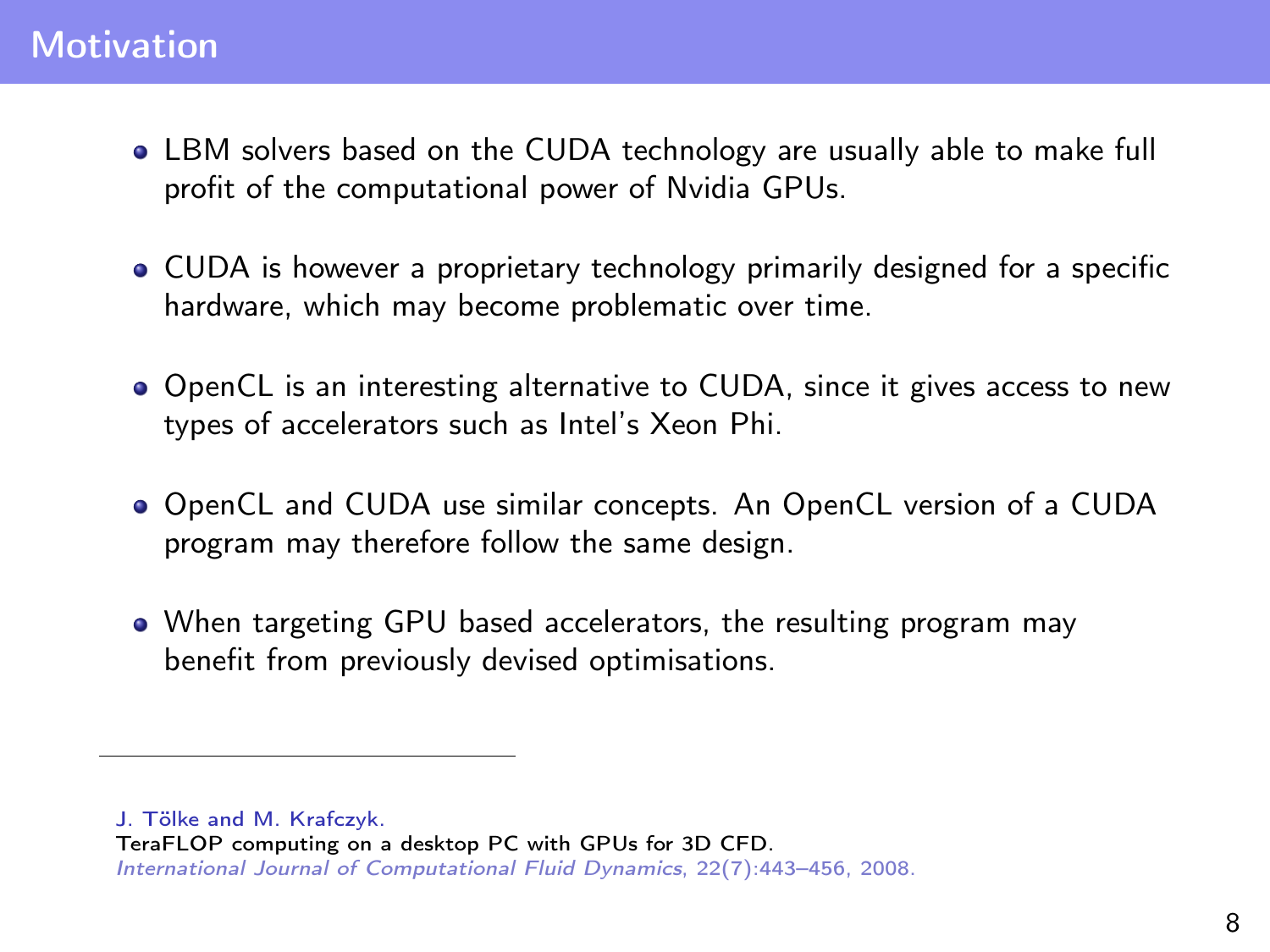## OpenCL implementation principles

- **1** Fuse collision and propagation into a single kernel to avoid unnecessary data transfer.
- **2** Map the OpenCL global domain to the lattice to take advantage of massively parallel architectures.
- **3** Use an appropriate data layout in order to maximise coalescent concurrent global memory accesses.
- **4** Launch the collision-and-propagation kernel at each time step and use two instances of the lattice to avoid synchronisation issues.

C. Obrecht, F. Kuznik, B. Tourancheau, and J.-J. Roux.

A new approach to the lattice Boltzmann method for graphics processing units. Computers and Mathematics with Applications, 61(12):3628–3638, 2011.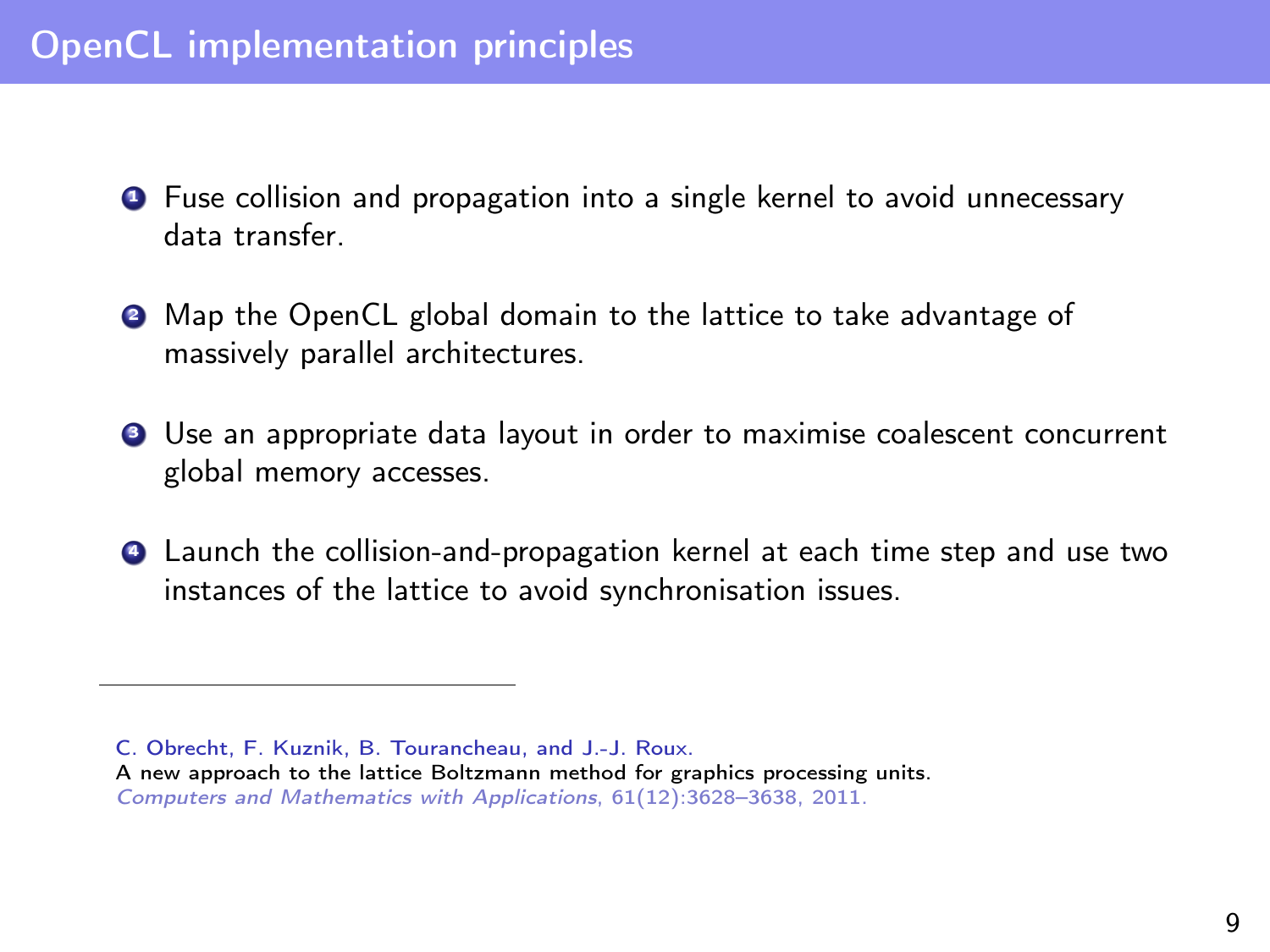## OpenCL implementation principles (continued)

**•** Use in-place propagation instead of out-of-place propagation to optimise cache usage.



C. Obrecht, F. Kuznik, B. Tourancheau, and J.-J. Roux. A new approach to the lattice Boltzmann method for graphics processing units. Computers and Mathematics with Applications, 61(12):3628–3638, 2011.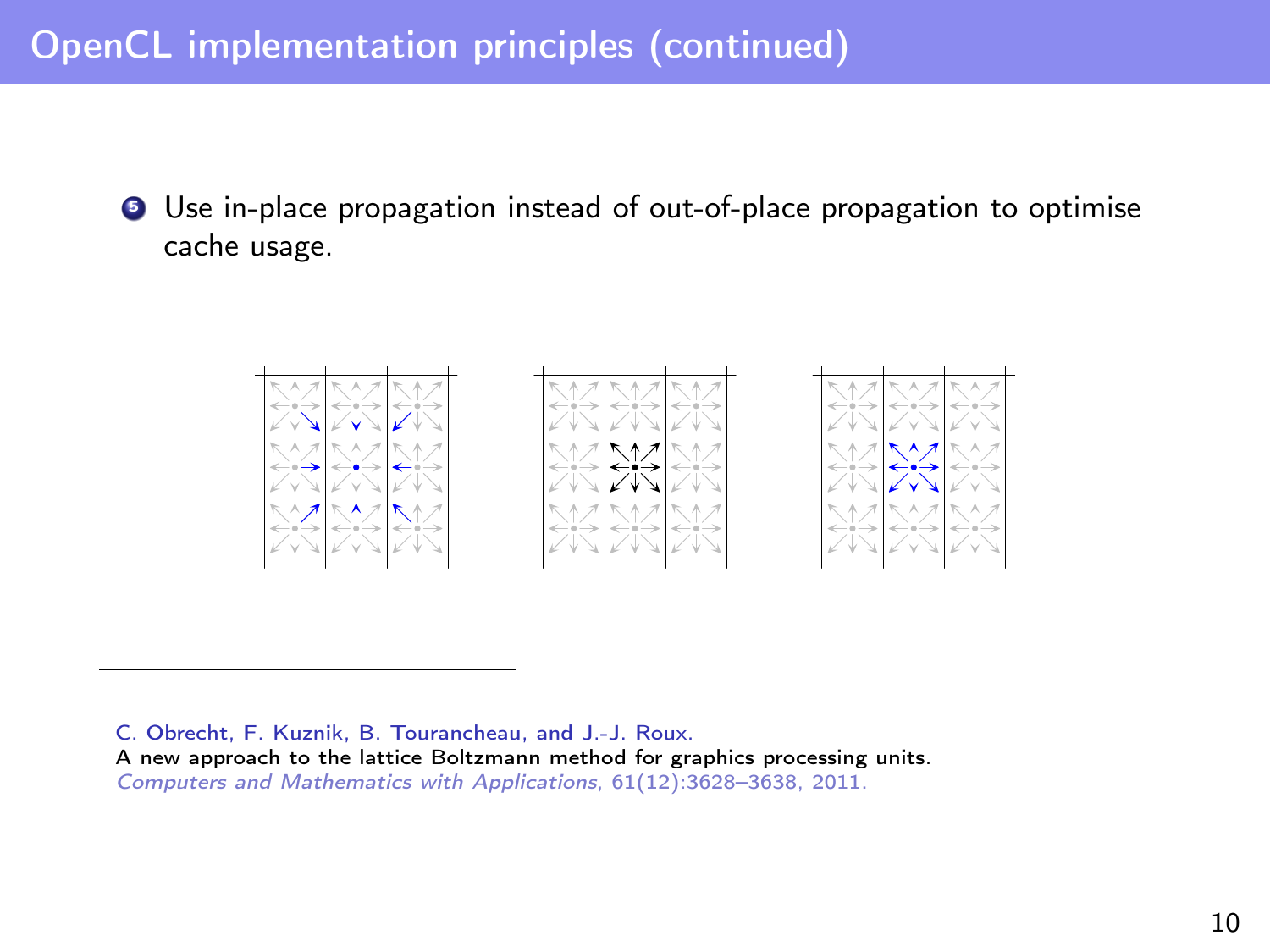- To evaluate our OpenCL LBM code, we performed simulations of the lid-driven cubic cavity test case.
- The program was tested on three platforms: Nvidia GeForce GTX Titan, Intel Xeon Phi 7120P, Intel Xeon E5-2670 (deca-core, double socket).
- Performance is reported in MLUPS (million lattice-node updates per second).
- The simulations were performed for increasing cavity size with various runtime configurations.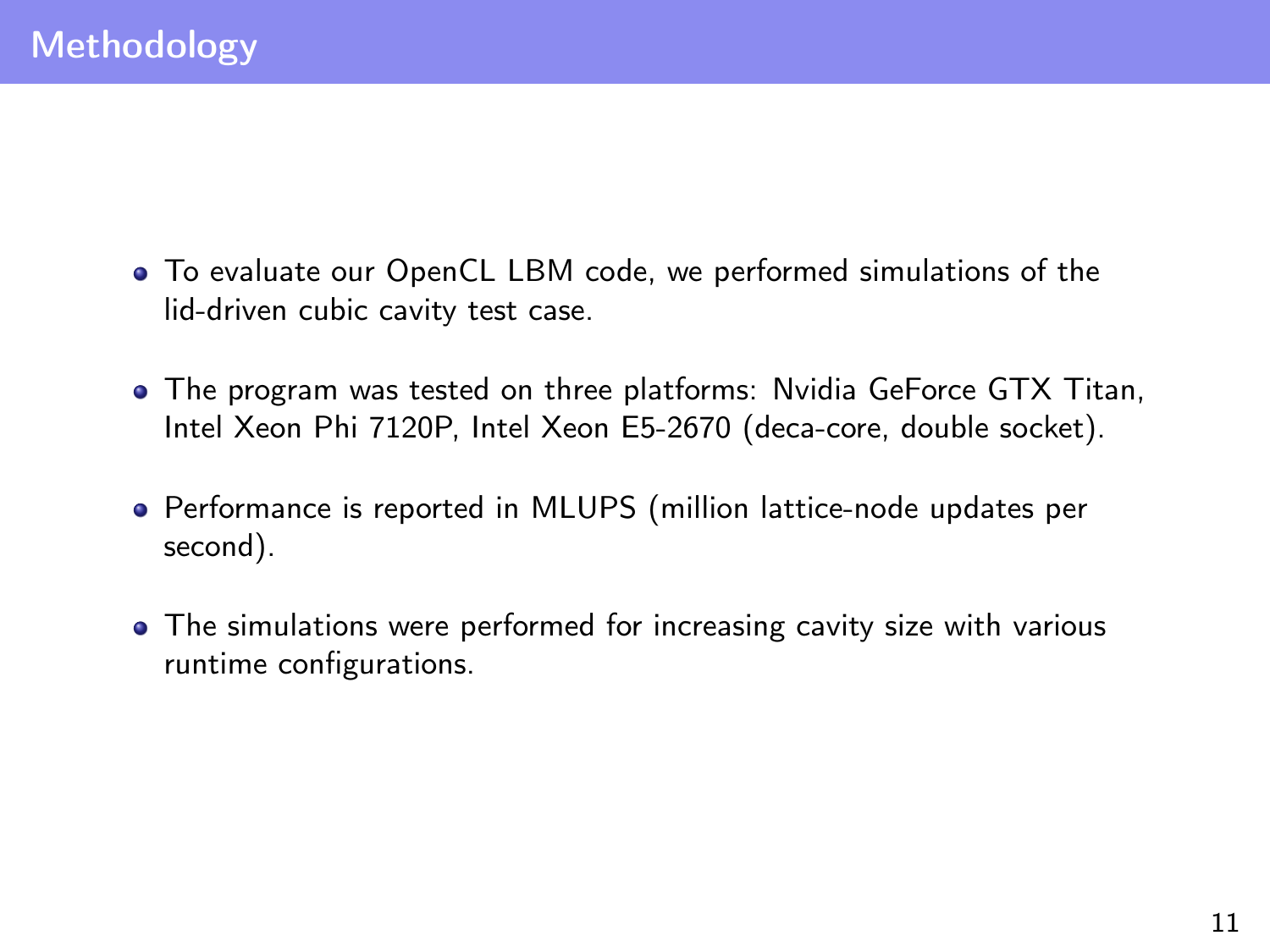## **Results**



12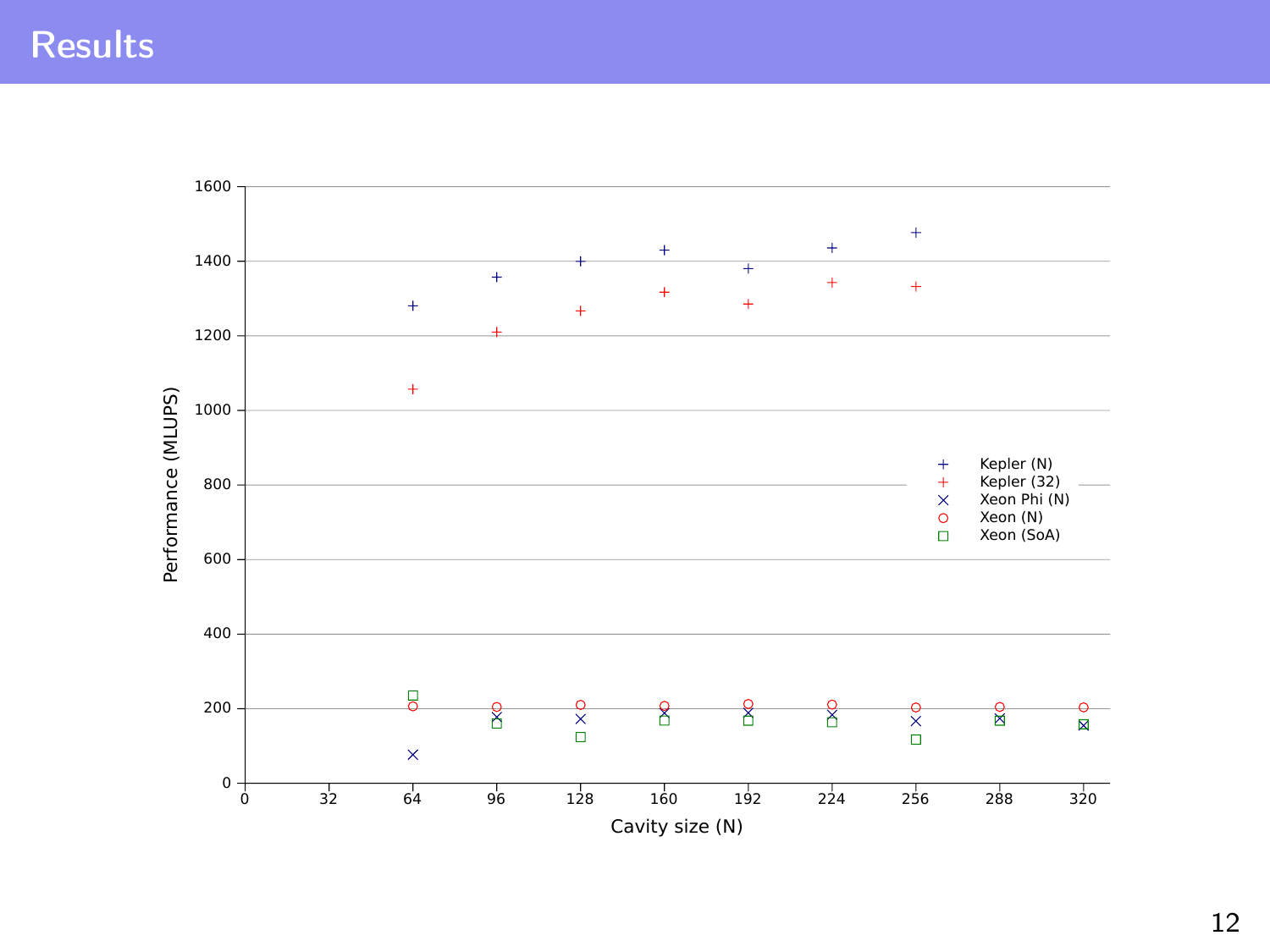- For all three platforms, maximal performance is achieved with one-dimensional work-groups.
- For Xeon and Xeon Phi, the size of the work-group has little impact whereas for the Kepler, best performance is reached for the largest possible size.
- Structures of arrays (SoA) are considerably more efficient than arrays of structures (AoS) for the Kepler and the Xeon Phi. The opposite conclusion holds for the Xeon.
- For the Kepler, the data throughput is on average around 212 GB/s, i.e. 89 % of the maximum, whereas the Xeon Phi reaches 25 GB/s, i.e. 10 % of the maximum.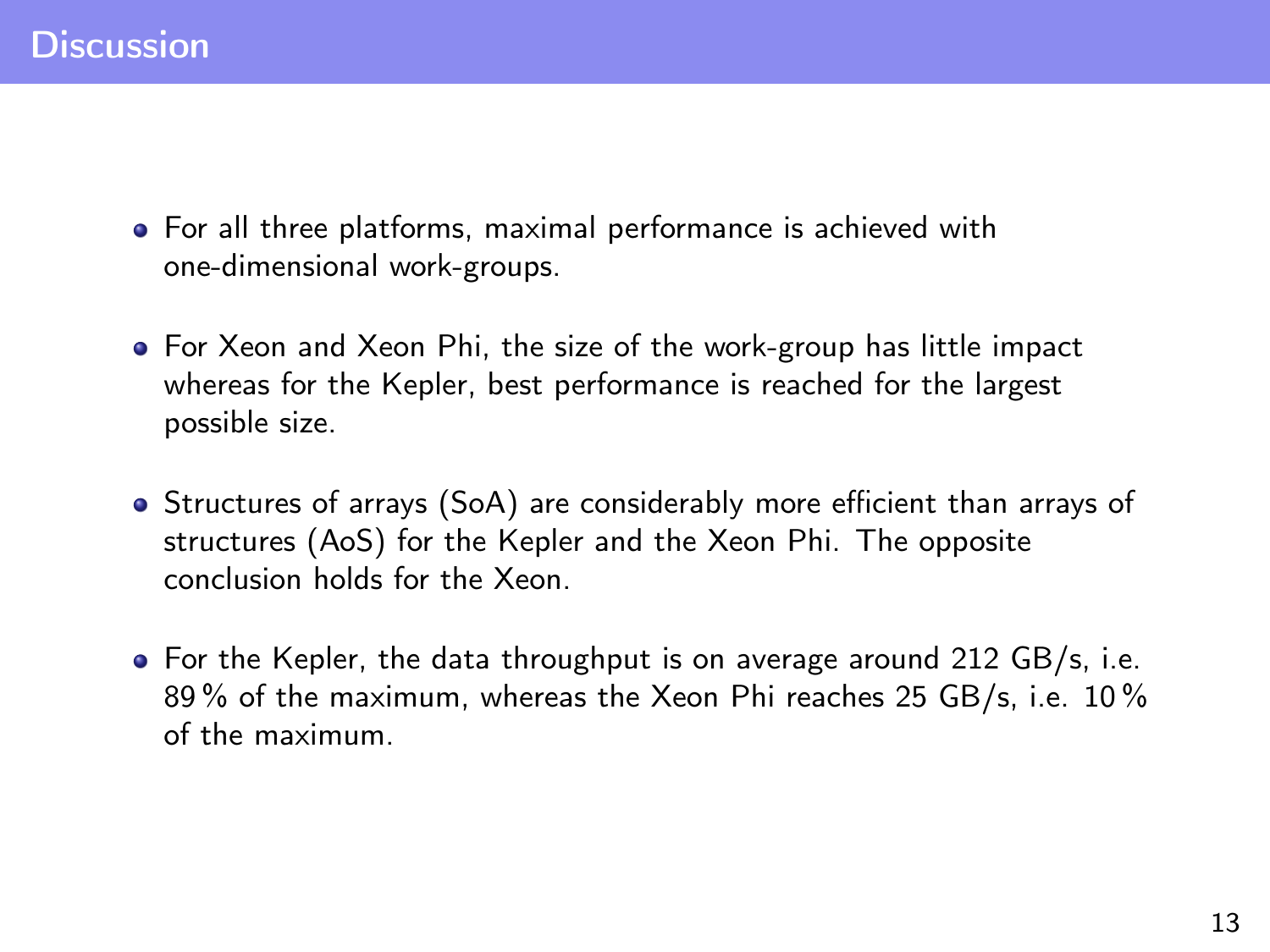# <span id="page-13-0"></span>III - MPI implementation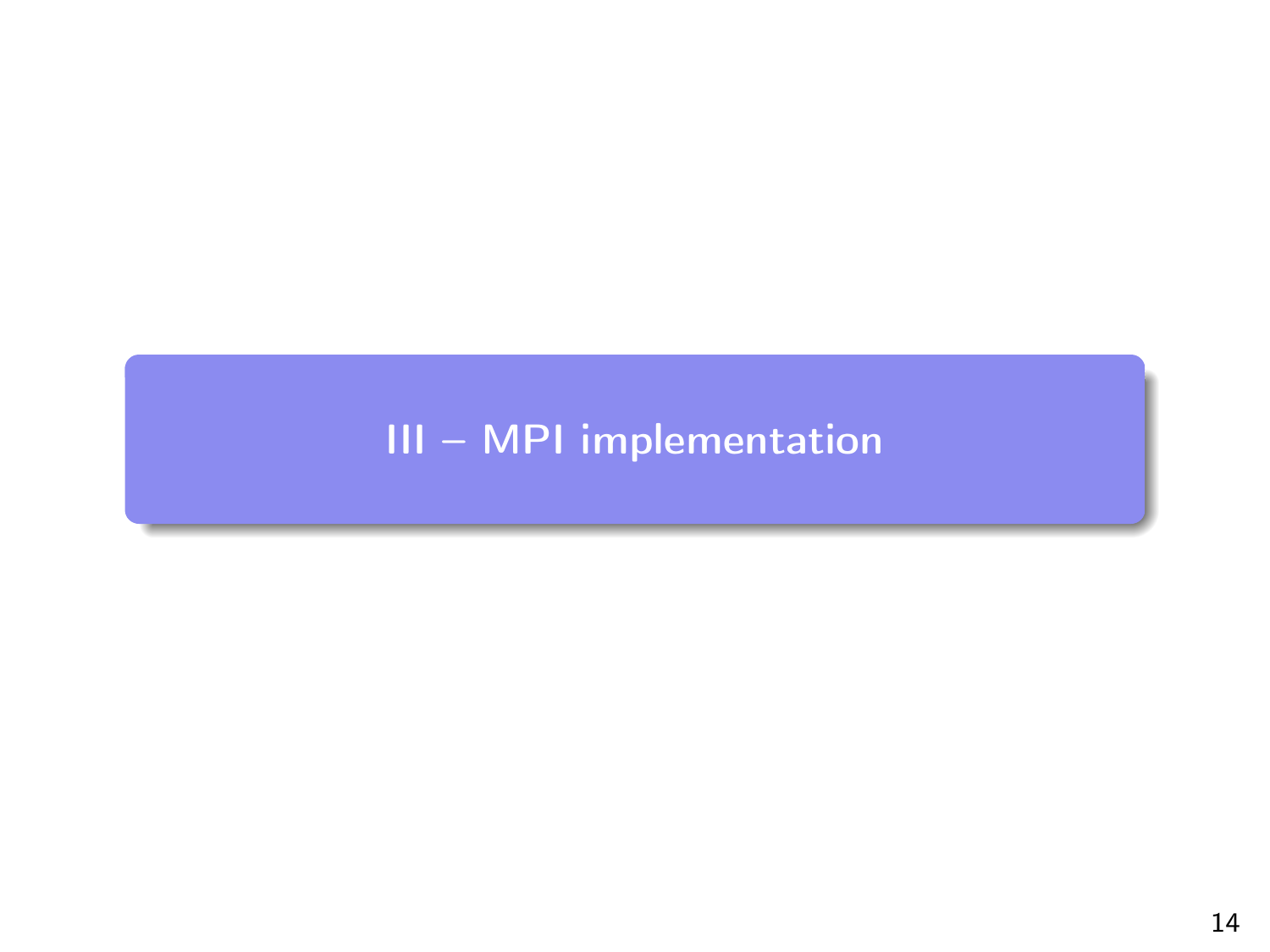#### Motivation and design

- The aim of the MPI implementation is to test a more flexible framework than OpenCL, making possible more complex data transfer between sub-domains which occur for instance in case of grid refinement.
- Each process is associated to a cuboid sub-domain. The connectivity between sub-domains is described by a JSON configuration file.
- At each time step, the out-going particular densities are copied to buffers for faces and edges then sent to the neighbouring sub-domains (non-blocking).
- Upon reception, the in-coming particular densities for faces and edges are merged into auxiliary arrays, performing partial propagation.

C. Obrecht, F. Kuznik, B. Tourancheau, and J.-J. Roux. Scalable Lattice Boltzmann Solvers for CUDA GPU Clusters. 39 (6-7), 259-270 Parallel Computing, 39(6-7):259–270, 2013.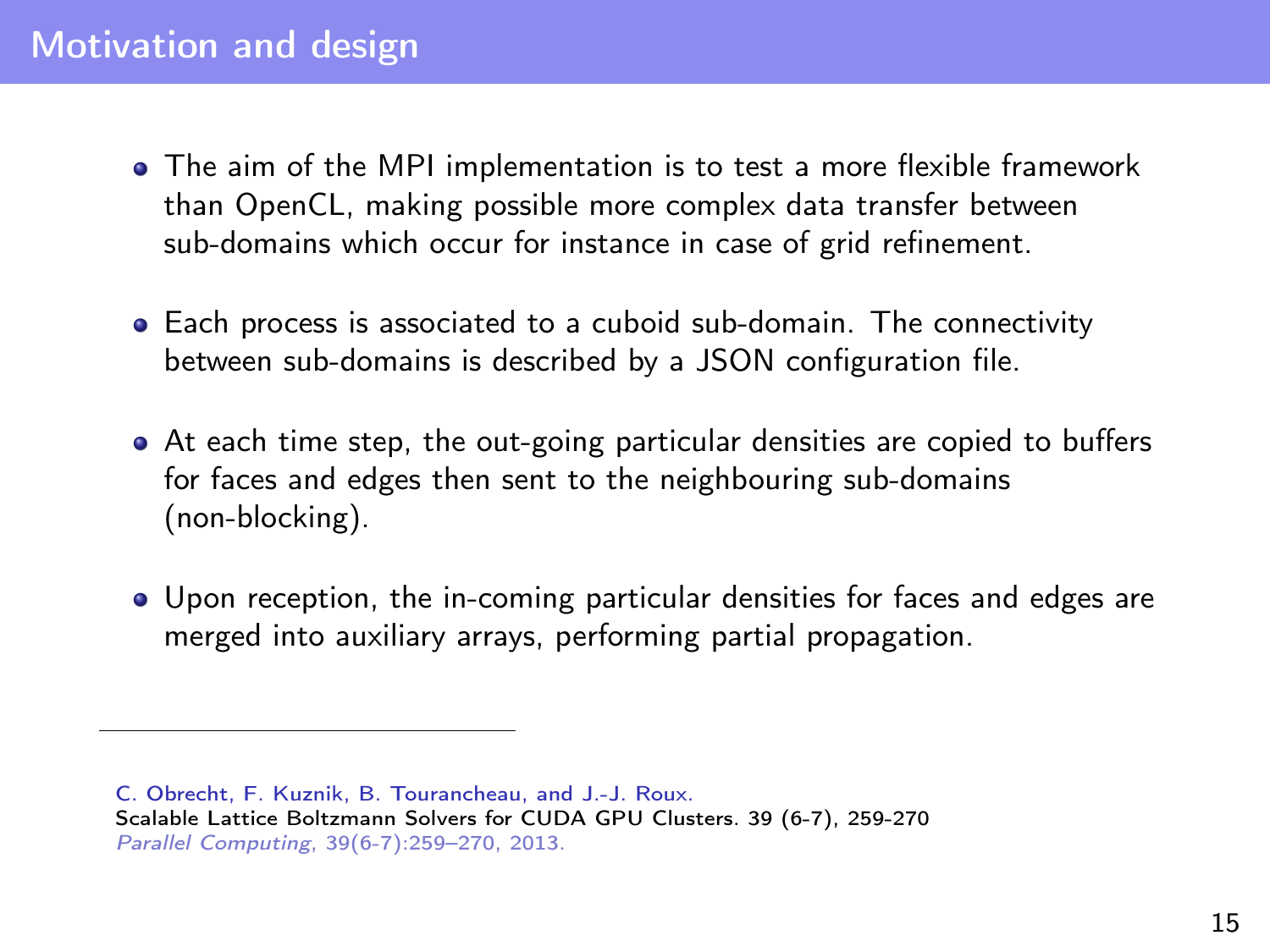## Scalability on Plafrim's Fourmi cluster



#### With 128 CPU cores, performance is about 4 MLUPS per core.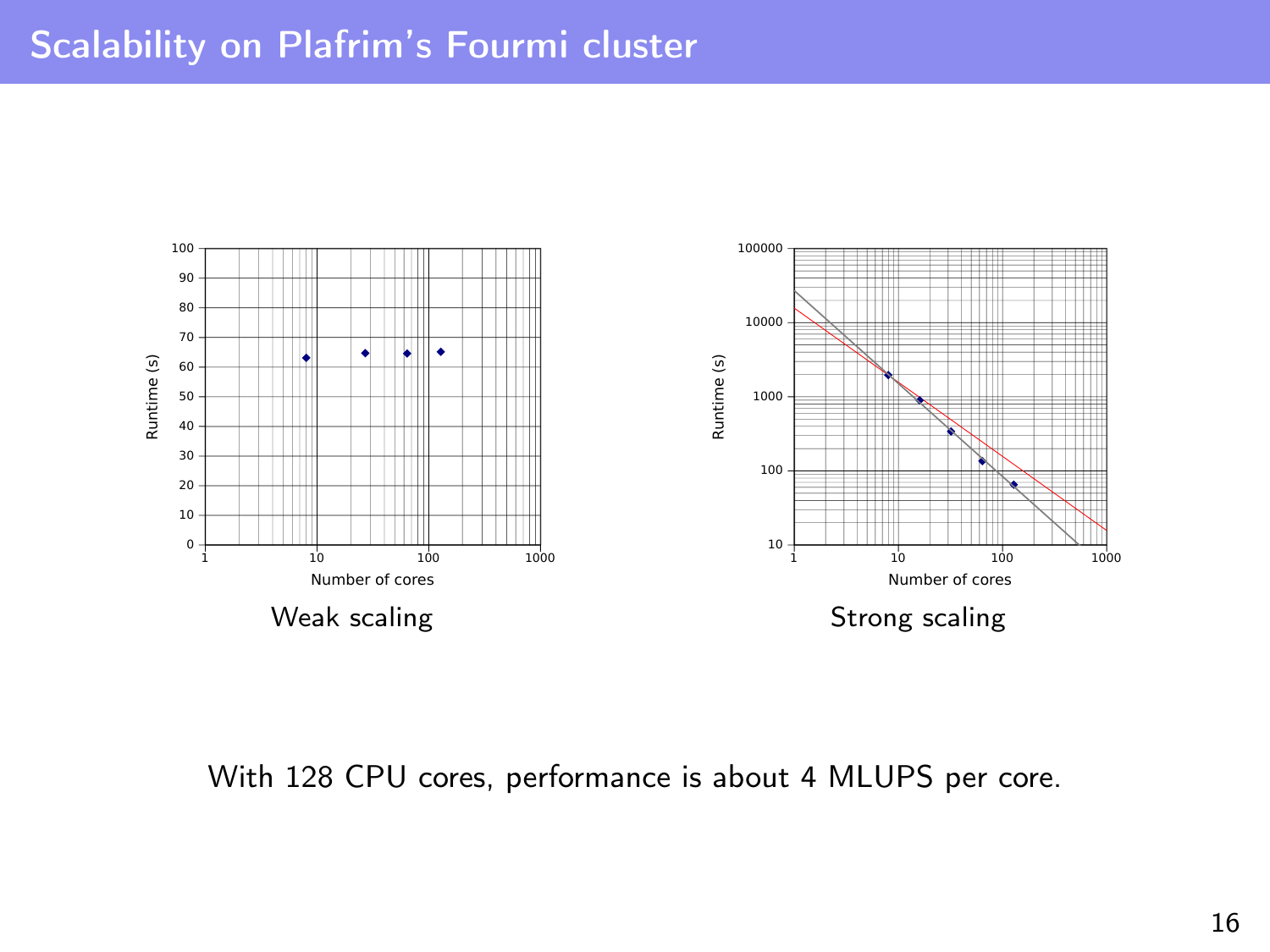## Performance on Xeon Phi



Tested on a Xeon Phi 3120A in native mode. Performance is at most 0.56 MLUPS per core.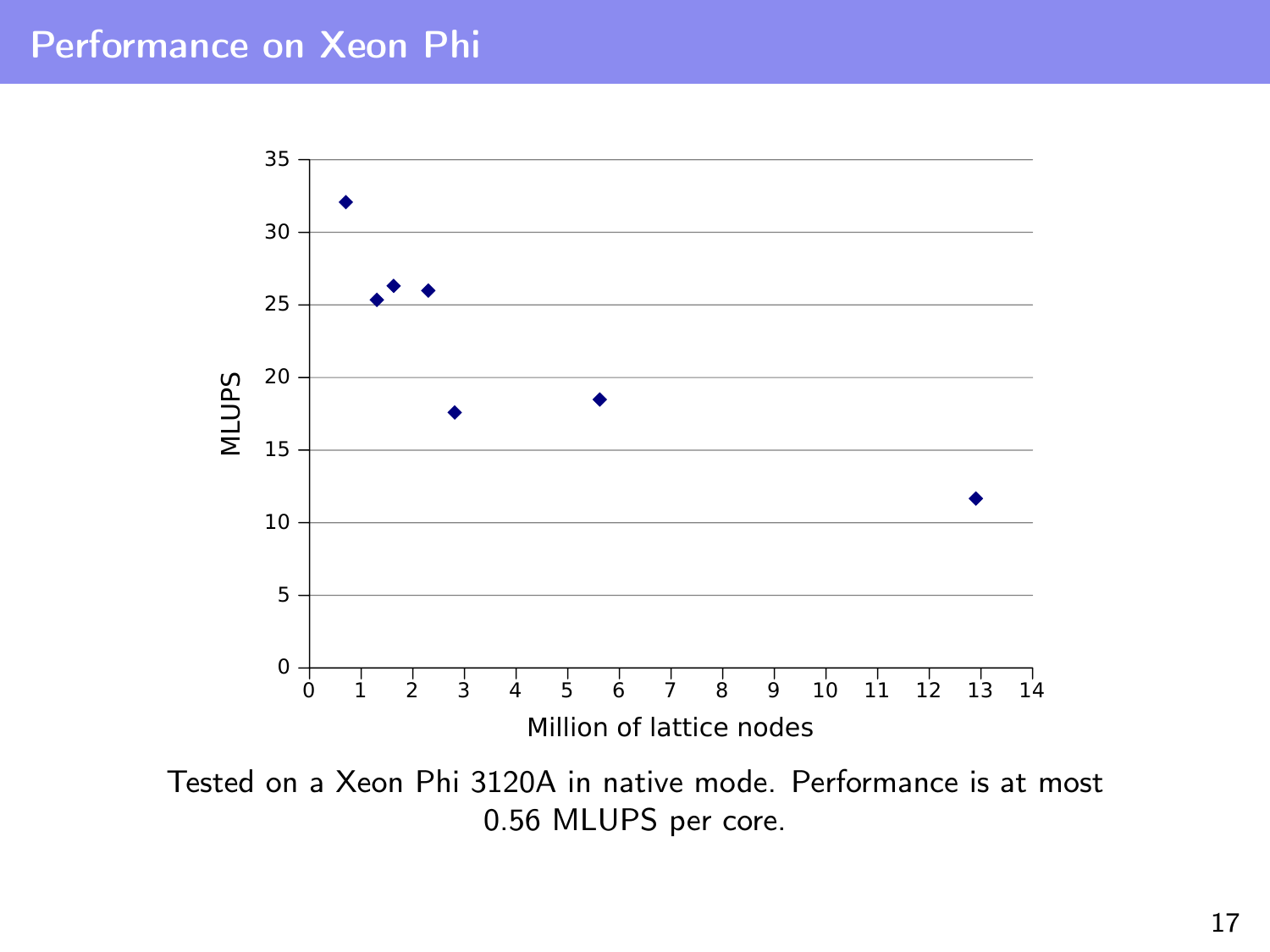- In this contribution, we present two portable implementations of the lattice Boltzmann method, based on OpenCL and MPI.
- The OpenCL version performs well on Nvidia GPU and Intel CPU.
- On the Xeon Phi, performance of the OpenCL version is below expectation, which requires further investigations.
- Performance of the MPI version of the MPI version is disappointing. Improvements will probably require the use of vectorisation intrinsics at the cost of portability.